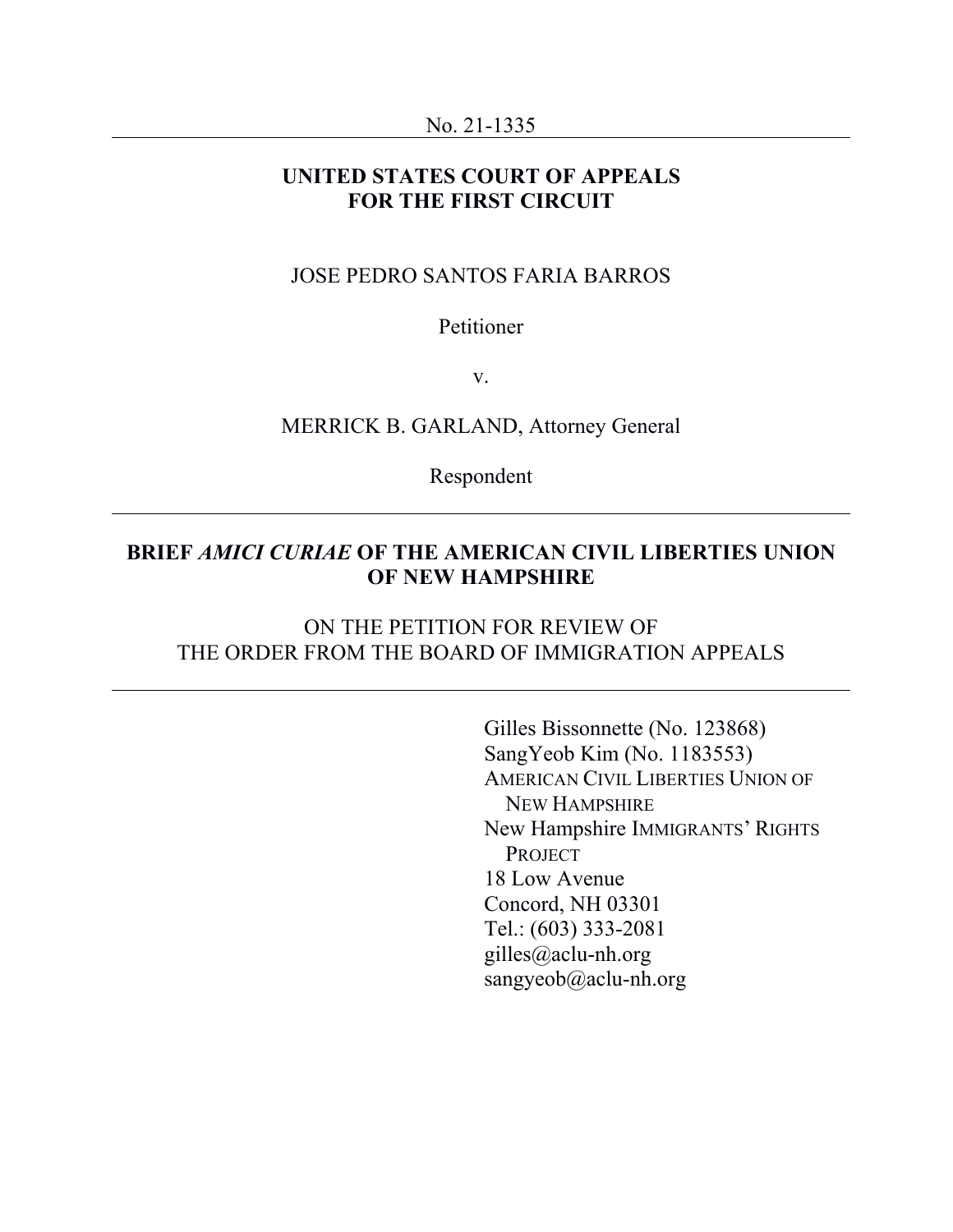# **CORPORATE DISCLOSURE STATEMENT**

# *Amici curiae* the **American Civil Liberties Union of New Hampshire** is a non-profit entity that does not have parent corporations. No publicly held corporation owns 10 percent or more of any stake or stock in any of the amici curiae.

*/s/ SangYeob Kim*  SangYeob Kim (No. 1183553)

# **RULE 29 STATEMENTS**

Pursuant to Rule 29(a)(2), counsel for *amici curiae* certify that Petitioner has consented to the filing of this brief. The government takes no position on the filing of this brief. Pursuant to Rule 29(a)(4)(E), counsel for *amici curiae* state that no counsel for a party authored this brief in whole or in part, and no person other than *amici curiae*, their members, or their counsel made a monetary contribution to its preparation or submission.

> */s/ SangYeob Kim*  SangYeob Kim (No. 1183553)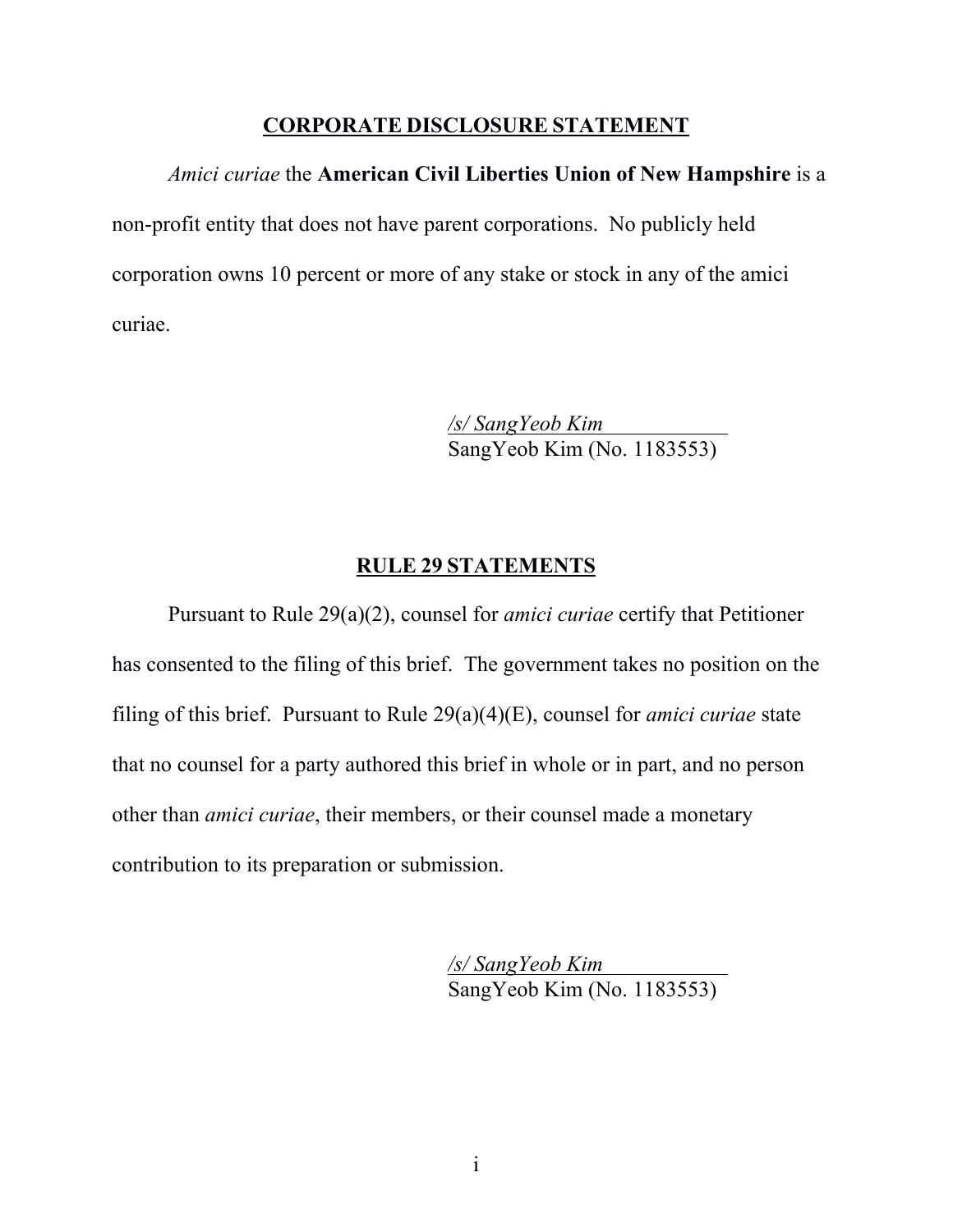# **TABLE OF CONTENTS**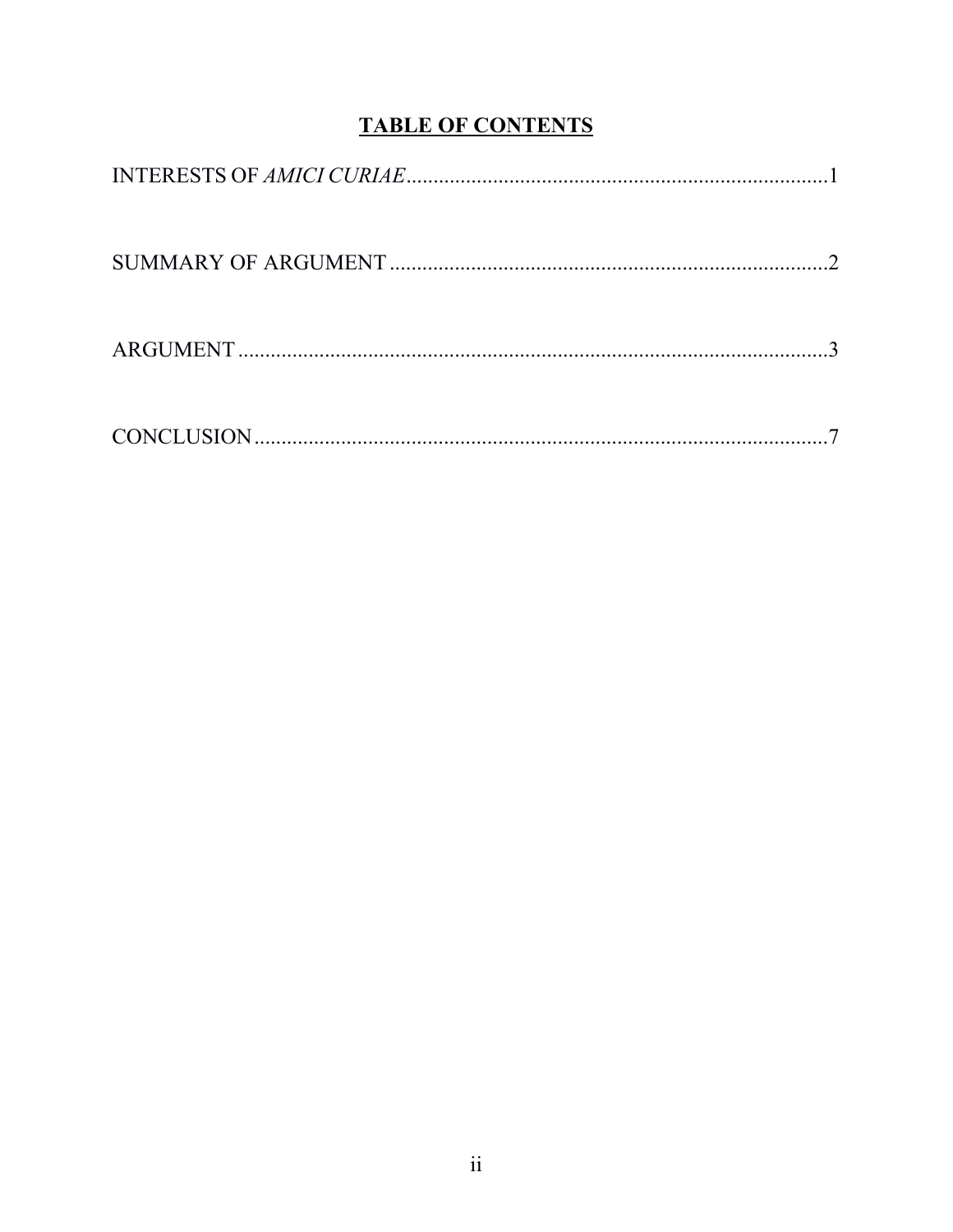# **TABLE OF AUTHORITIES**

| <b>Cases</b>                                                                |
|-----------------------------------------------------------------------------|
|                                                                             |
|                                                                             |
|                                                                             |
|                                                                             |
| Lane v. Landry, No. 2:15-cv-036-NT, 2015 U.S. Dist. LEXIS 130826, at *1 (D. |
|                                                                             |
|                                                                             |
|                                                                             |
|                                                                             |
|                                                                             |
|                                                                             |
|                                                                             |
|                                                                             |
|                                                                             |
|                                                                             |
|                                                                             |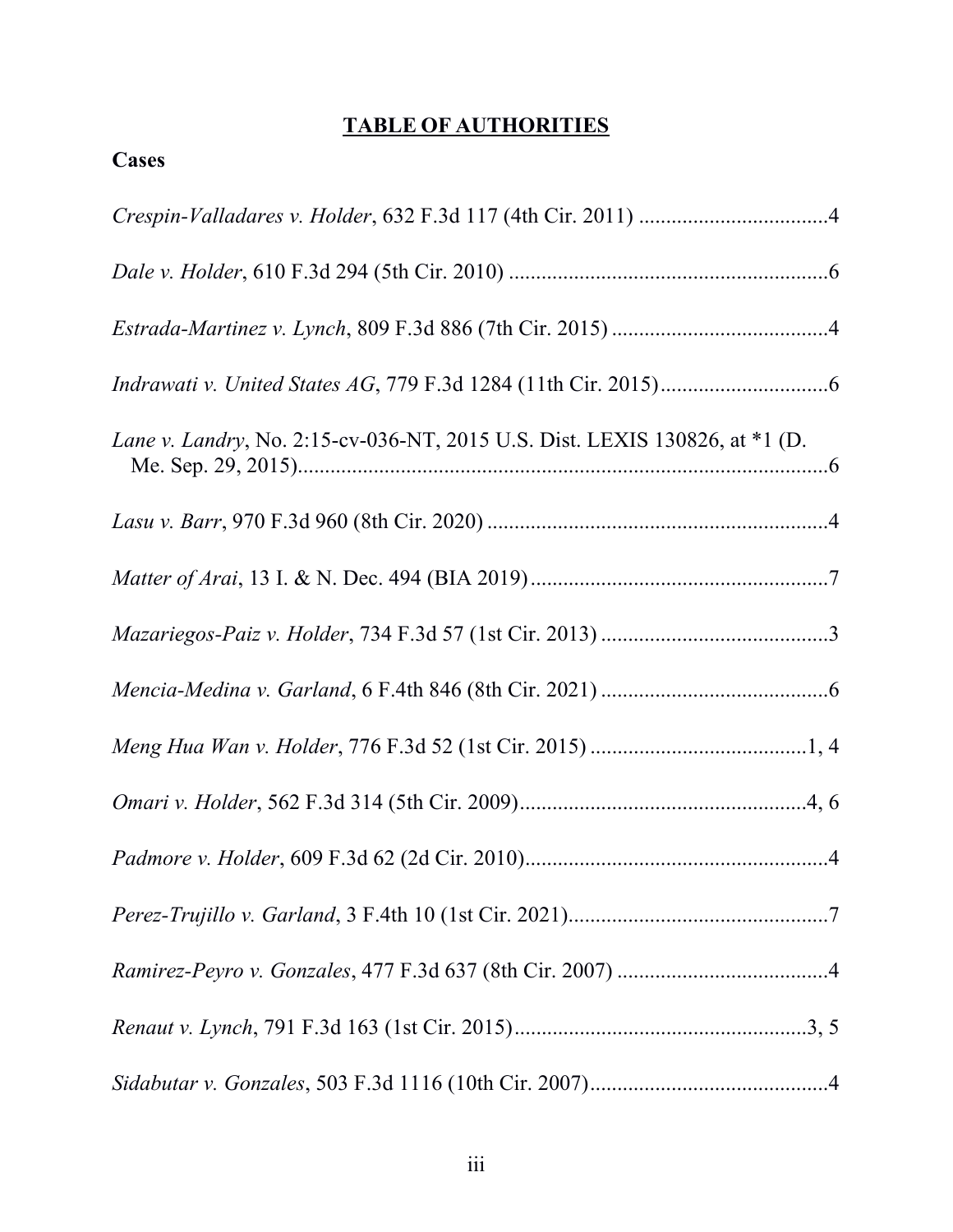# **Regulations**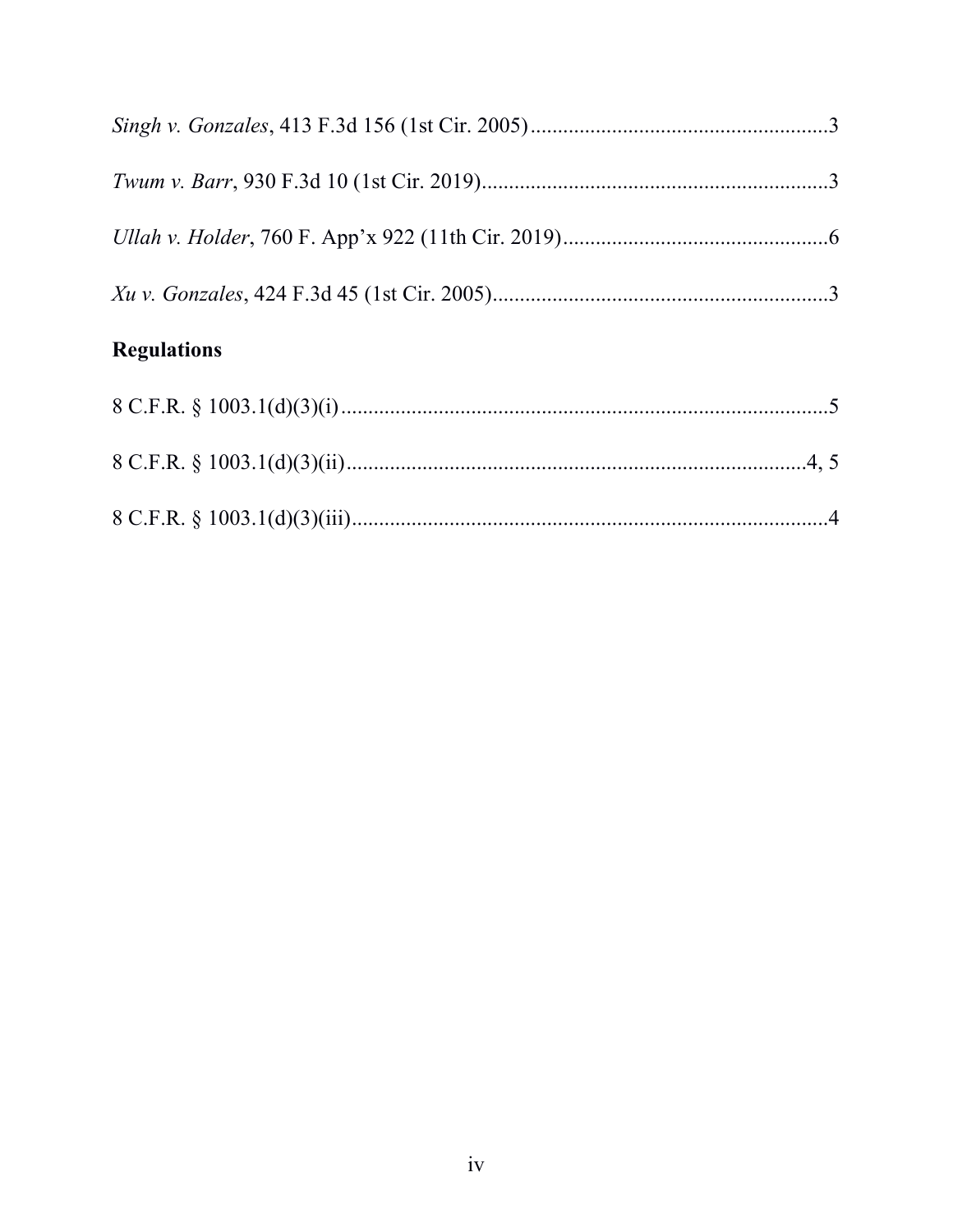#### **INTERESTS OF** *AMICI CURIAE*

The American Civil Liberties Union of New Hampshire (ACLU-NH) is the New Hampshire affiliate of the American Civil Liberties Union (ACLU)—a nationwide, nonpartisan, public-interest organization with over 1.5 million members (including over 9,000 New Hampshire members and supporters). The ACLU-NH, through its New Hampshire Immigrants' Rights Project, engages in litigation by direct representation and as *amicus curiae* to encourage the protection of immigrants' rights guaranteed under the Immigration and Nationality Act and United States Constitution. In this role, the ACLU-NH has participated in cases concerning statutory and constitutional rights for noncitizens. *See, e.g., Hernandez Lara v. Barr*, 962 F.3d 45 (1st Cir. 2020); *Hernandez-Lara v. Lyons*, 10 F.4th 19 (1st Cir. 2021); *Perez-Trujillo v. Garland*, 3 F.4th 10 (1st Cir. 2021); *Compere v. Nielsen*, 358 F. Supp. 3d 170 (D.N.H. 2019).

On January 24, 2022, this Court issued an order directing the parties to be prepared to discuss at oral argument the question of how *Meng Hua Wan v. Holder*, 776 F.3d 52 (1st Cir. 2015) affects Petitioner's arguments. *See* Order, No. 21-1335 (1st Cir. Jan. 24, 2022). In *Meng Hua Wan*, this Court held that, "when a[] [noncitizen] complains of impermissible factfinding by the BIA, that claim is unexhausted unless and until the [noncitizen] files a timely motion asking the BIA to reconsider its actions." *Id.* at 57. *Amicus* has an interest in this issue. *Amicus*,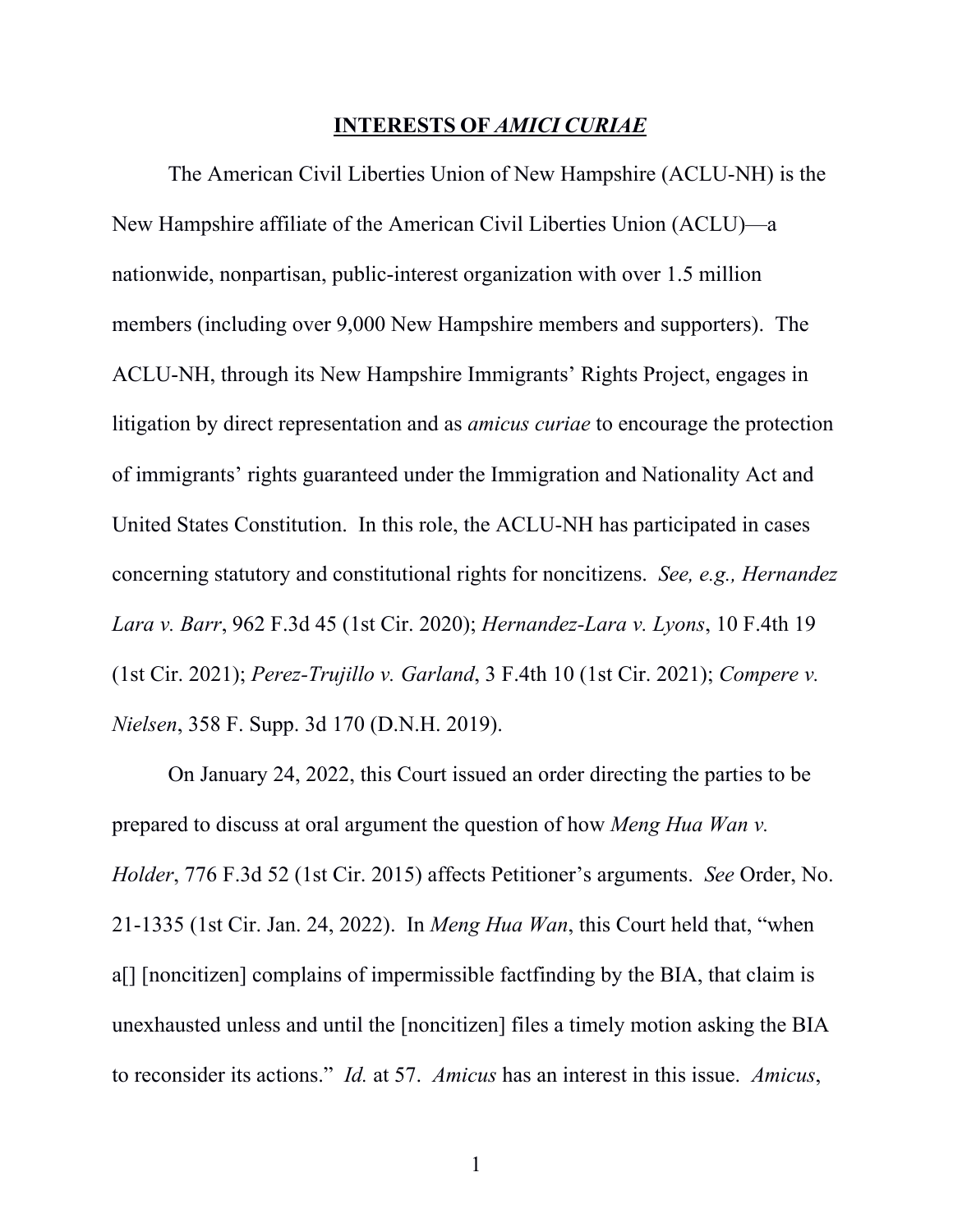on behalf of its client Adekunle Oluwabumwi Adeyanju, has raised a similar argument in another petition for review pending before this Court. *See* Petitioner's Opening Brief, *Adeyanju v. Garland*, Nos. 21-1045 & 21-1616 (1st Cir. Nov. 10, 2021) at 16-17, 22-26.

#### **SUMMARY OF ARGUMENT**

Amicus argues that *Meng Hua Wan* is not applicable in this case.<sup>1</sup> The Board of Immigration Appeals (BIA) was squarely presented with and meaningfully considered Petitioner and the Department of Homeland Security's point that the BIA's *de novo* review authority is only available on issues *other than factual findings made by the Immigration Judge*. Because the BIA was on notice of the regulatory requirement, no motion to reconsider was necessary to exhaust this issue.

Further, Petitioner's claim that the BIA engaged in impermissible fact findings was not a new issue before the BIA. Unlike *Meng Hua Wan*, the instant case concerns whether the BIA overturned the IJ's ruling after failing to accept the IJ's factual findings as true. It is undisputed that the regulation does not permit the BIA to engage in *de novo* fact findings to reverse the IJ's ultimate discretionary conclusion.

<sup>&</sup>lt;sup>1</sup> *Amicus* takes *no position* on the merits of Petitioner's arguments raised in his opening brief.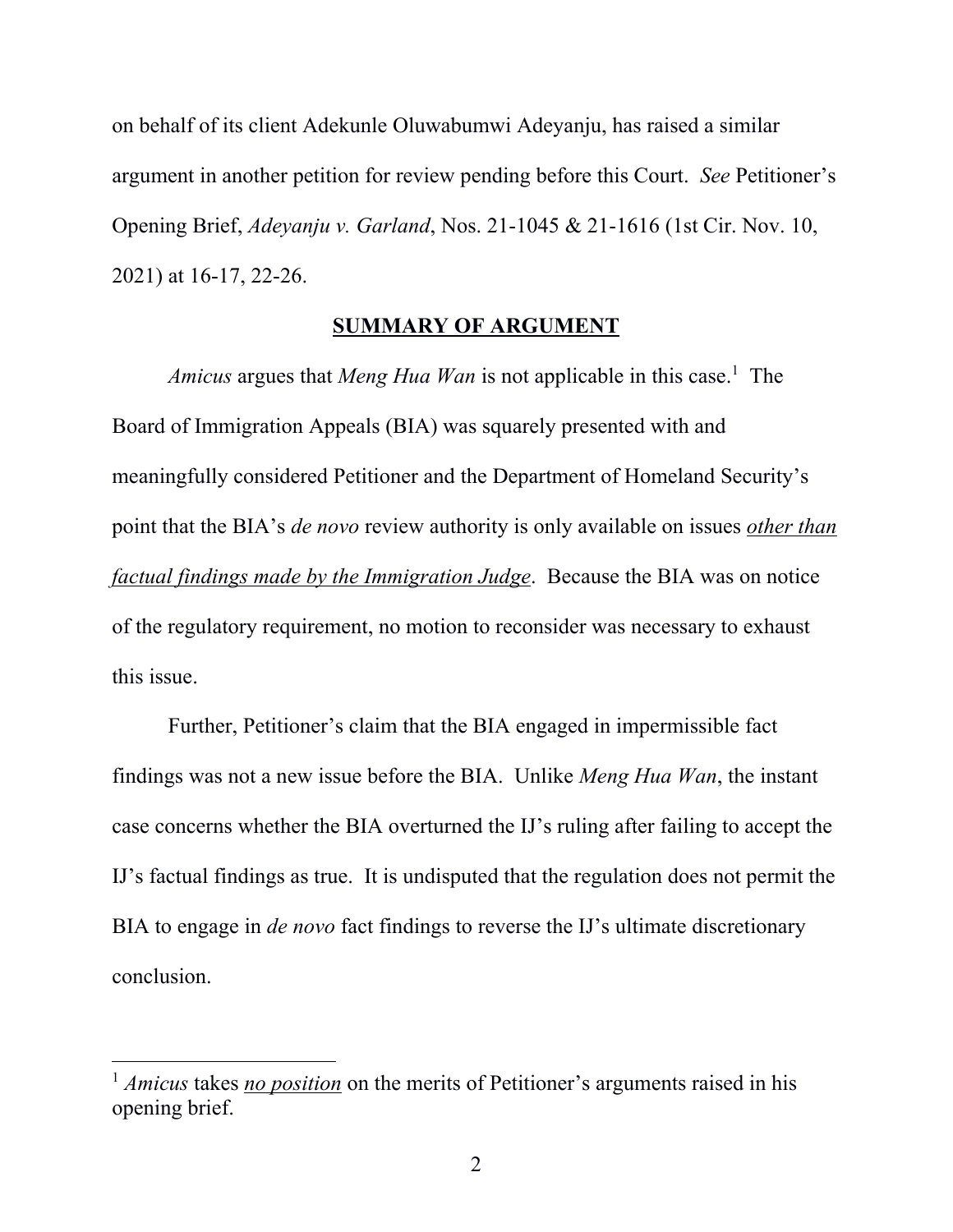Thus, the Court should not "consider *Meng Hua Wan* a barrier to reviewing" Petitioner's argument. *Renaut v. Lynch*, 791 F.3d 163, 169 n.4 (1st Cir. 2015).

# **ARGUMENT**

This Court can address Petitioner's claim that the BIA engaged in impermissible fact finding, as this claim has been exhausted.

Whether administrative remedies have been exhausted is jurisdictional. *See Mazariegos-Paiz v. Holder*, 734 F.3d 57, 62 (1st Cir. 2013). Where an issue was raised before the BIA—even in a perfunctory manner—the exhaustion requirement is met. *See Singh v. Gonzales*, 413 F.3d 156, 160 n.3 (1st Cir. 2005) (rejecting the government's argument that Singh failed to exhaust the administrative remedy because she raised the challenges before the BIA in a perfunctory manner); *Twum v. Barr*, 930 F.3d 10, 22 n.16 (1st Cir. 2019) (finding that Twum satisfied the exhaustion requirement because her past persecution "argument was fairly placed before the BIA" despite no explicit use of "past persecution"). For the purpose of "determining whether an appeal of a particular issue from the BIA's decision has been preserved, [the Court] read[s] the record 'in the light most favorable to petitioner.'" *Xu v. Gonzales*, 424 F.3d 45, 48-49 (1st Cir. 2005).

This Court previously held that, "when a[] [noncitizen] complains of impermissible factfinding by the BIA, that claim is unexhausted unless and until the [noncitizen] files a timely motion asking the BIA to reconsider its actions."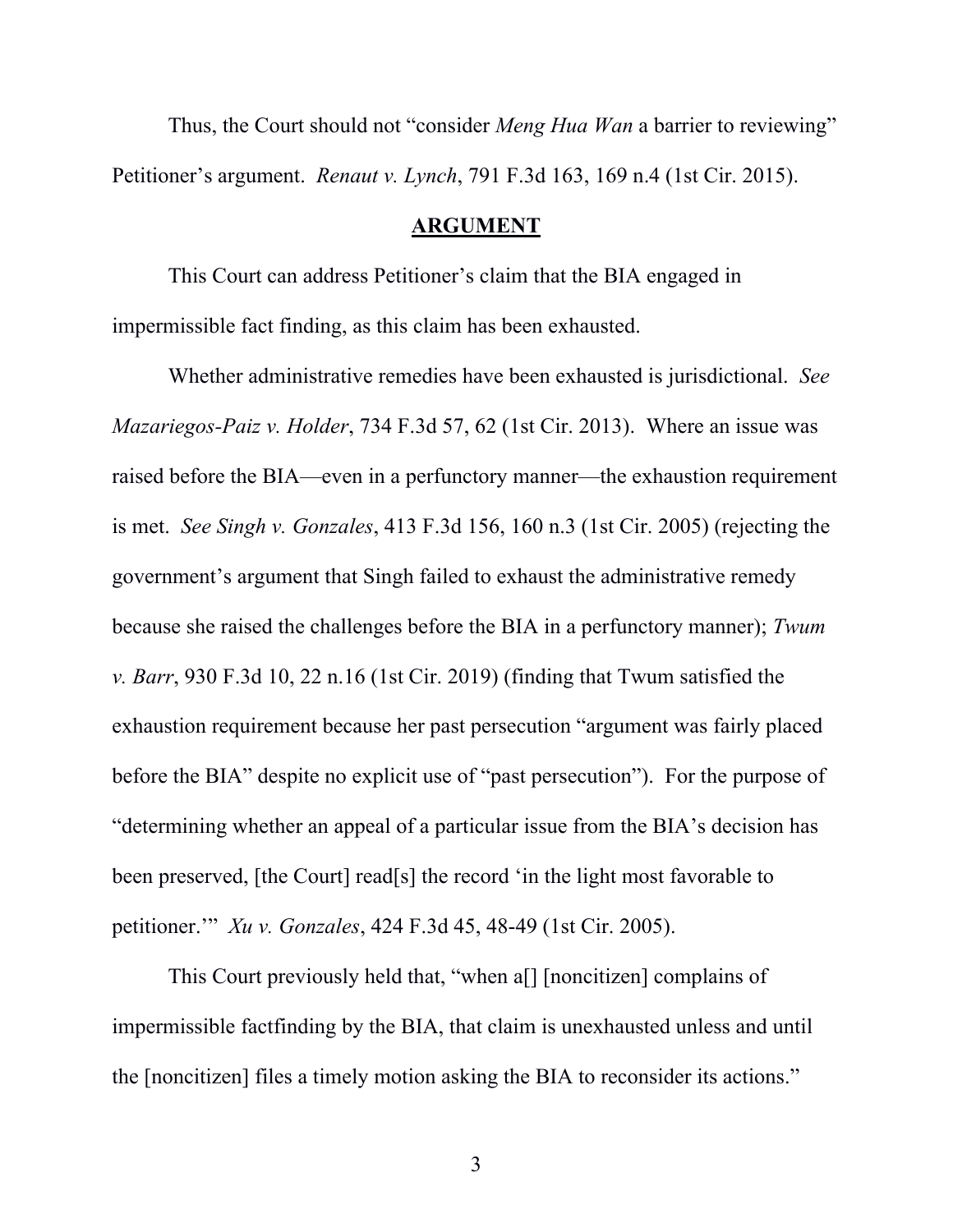*Meng Hua Wan v. Holder*, 776 F.3d 52, 57 (1st Cir. 2015). In support of this conclusion, *Meng Hua Wan* relied on the Fifth Circuit's decision in *Omari v. Holder*, 562 F.3d 314, 320 (5th Cir. 2009), which held the same. *See Meng Hua Wan*, 776 F.3d at 57; *accord Lasu v. Barr*, 970 F.3d 960, 965 (8th Cir. 2020); *Sidabutar v. Gonzales*, 503 F.3d 1116, 1122 (10th Cir. 2007); *but see Ramirez-Peyro v. Gonzales*, 477 F.3d 637, 640-42 (8th Cir. 2007); *Waldron v. Holder*, 688 F.3d 354, 358, 360-61 (8th Cir. 2012); *Guerra v. Barr*, 974 F.3d 909, 911, 913-16 (9th Cir. 2020); *Padmore v. Holder*, 609 F.3d 62, 65-69 (2d Cir. 2010); *Estrada-Martinez v. Lynch*, 809 F.3d 886, 891, 895-97 (7th Cir. 2015); *Crespin-Valladares v. Holder*, 632 F.3d 117, 121-22, 127-28 (4th Cir. 2011).

Exhaustion has been satisfied here. No motion to reconsider was necessary in this case because—unlike *Meng Hua Wan*—Petitioner and DHS had already squarely put the BIA on notice that the BIA had *de novo* review authority "for all questions of law, discretion, and judgment and all other issues in appeals from decision of Immigration Judges" other than the Immigration Judge's (IJ) fact findings. Pet's BIA Br. at 2 (citing  $8 \text{ C.F.R.}$ ,  $\frac{1003.1 \text{ (d)}(3) \text{ (iii)}}{3}$ ); DHS BIA Br. at 2 (citing 8 C.F.R.  $\S$  1003.1(d)(3)(ii)). By citing the governing regulation 8 C.F.R.  $\S$ 1003.1(d)(3), the BIA was on sufficient notice of the scope of its authority. Indeed, it appears that Petitioner mistakenly cited 8 C.F.R. § 1003.1(d)(3)(iii) instead of 8 C.F.R. § 1003.1(d)(3)(ii). However, this citation does not change the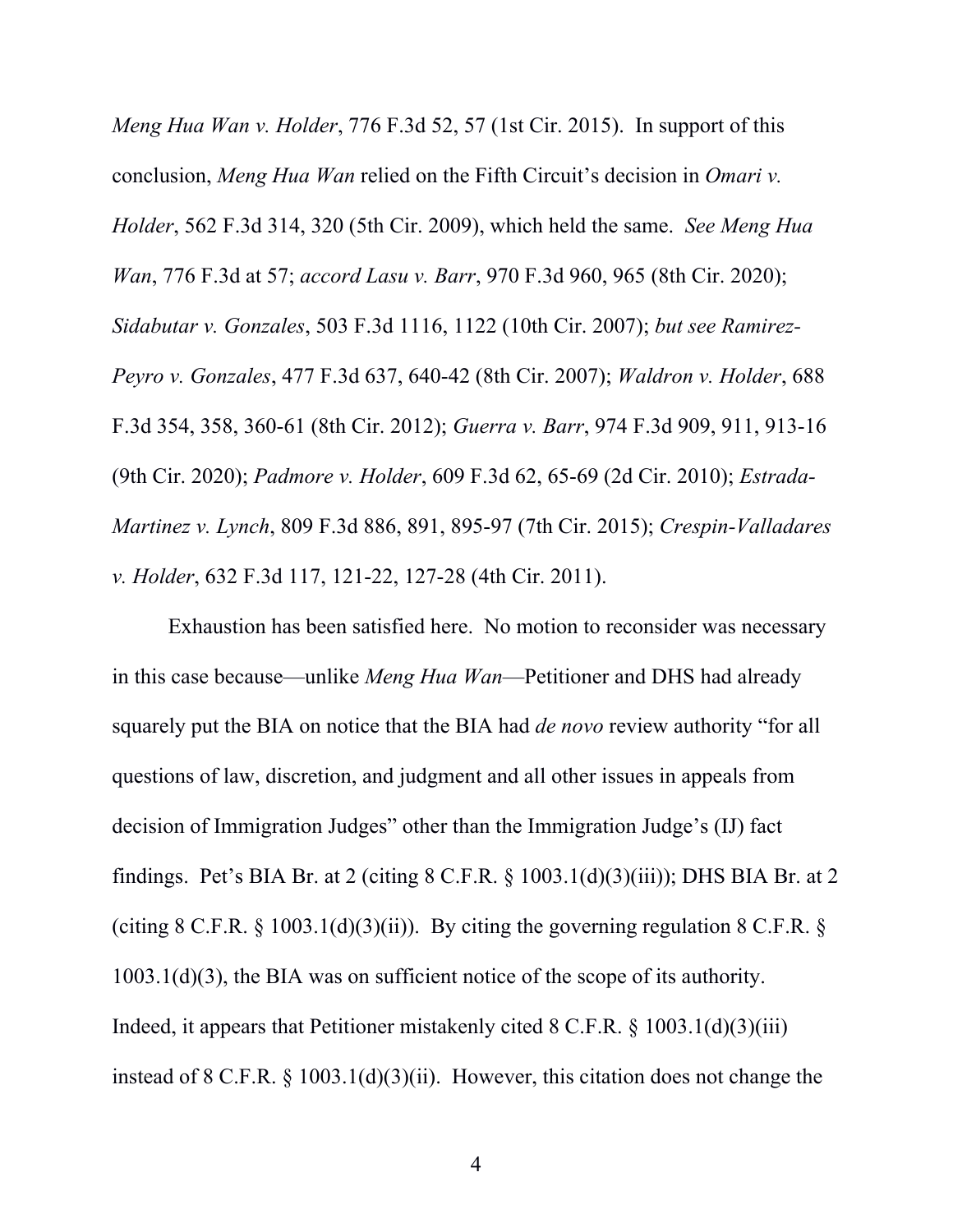fact that the BIA was on notice that it could not engage in fact findings *de novo*  under the same regulation. *See* 8 C.F.R. § 1003.1(d)(3)(i). Further, DHS correctly cited 8 C.F.R. § 1003.1(d)(3)(ii). *See* DHS BIA Br. at 2. Indeed, the BIA was well aware of the limited authority it had by citing  $8$  C.F.R.  $\S$  1003.1(d)(3)(ii). BIA Decision at 1.

Because *Meng Hua Wan* does not indicate that the petitioner there put the BIA on sufficient notice that it could not engage in impermissible fact finding, *Meng Hua Wan* is distinguishable from the instant case where the BIA was explicitly on notice of the governing regulation. Thus, the filing of a motion to reconsider was unnecessary for exhaustion purposes.

Further, the question of whether the BIA could engage in *de novo* fact finding was not a new issue that Petitioner had to separately exhaust by filing a motion to reconsider. The critical difference between *Meng Hua Wan* and the instant case is the context. In *Meng Hua Wan*, the petitioner filed a motion to reopen with the agency in which the petitioner later alleged at the petition for review stage that the BIA engaged in impermissible fact findings. In contrast, the BIA, in this case, reversed the IJ's factual findings *de novo* (if Petitioner's contention is correct) in overturning the IJ's ultimate discretionary conclusion. Thus, the fact that the BIA must comply with its own regulation in reversing the IJ's conclusion was not "a new issue." *See Renaut*, 791 F.3d at 169 n.4; *see also*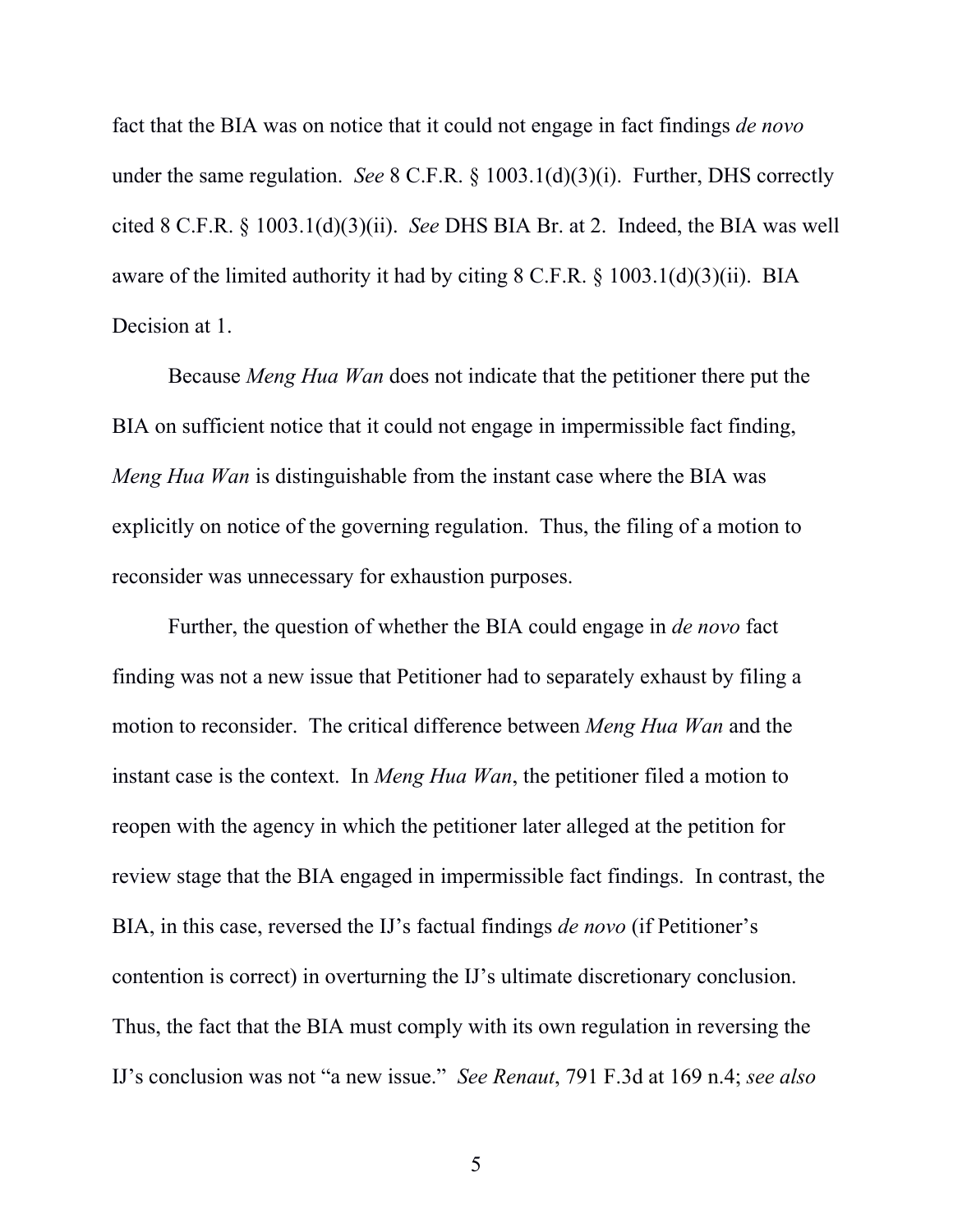*Indrawati v. United States AG*, 779 F.3d 1284, 1299 (11th Cir. 2015); *Ullah v. Holder*, 760 F. App'x 922, 929 (11th Cir. 2019) (unpublished) (applying *Indrawati*  to the BIA's improper fact-finding claim). It is also axiomatic that motions to reconsider should not be used to rehash legal arguments previously made. *See, e.g., Lane v. Landry*, No. 2:15-cv-036-NT, 2015 U.S. Dist. LEXIS 130826, at \*1 (D. Me. Sep. 29, 2015) ("Without employing these [motion to reconsider] standards, the Respondent merely rehashes arguments it previously made to me. The motion to reconsider is, therefore, DENIED.") (explaining First Circuit standard for motions to reconsider).

Indeed, the Fifth Circuit later narrowed the scope of *Omari* in *Dale v. Holder*, 610 F.3d 294 (5th Cir. 2010). *Dale* ultimately held that "no motion to reconsider is necessary" as long as the petitioner makes "some concrete statement before the BIA to which [he] could reasonably tie [his] claims before th[e] court." *Dale*, 610 F.3d at 299 (quoting *Omari*, 562 F.3d at 322). Similarly, Judge Jane Kelly from the Eight Circuit Court of Appeals wrote a concurring opinion in *Mencia-Medina v. Garland*, 6 F.4th 846 (8th Cir. 2021), explaining that her "understanding [of *Lasu* is] that [*Lasu*] holding is limited to a noncitizen's claim, raised for the first time in a petition for review to th[e] court, that the [BIA] engaged in impermissible factfinding." *Id*. at 850.

Recently, this Court also confronted a similar circumstance. *See Perez-*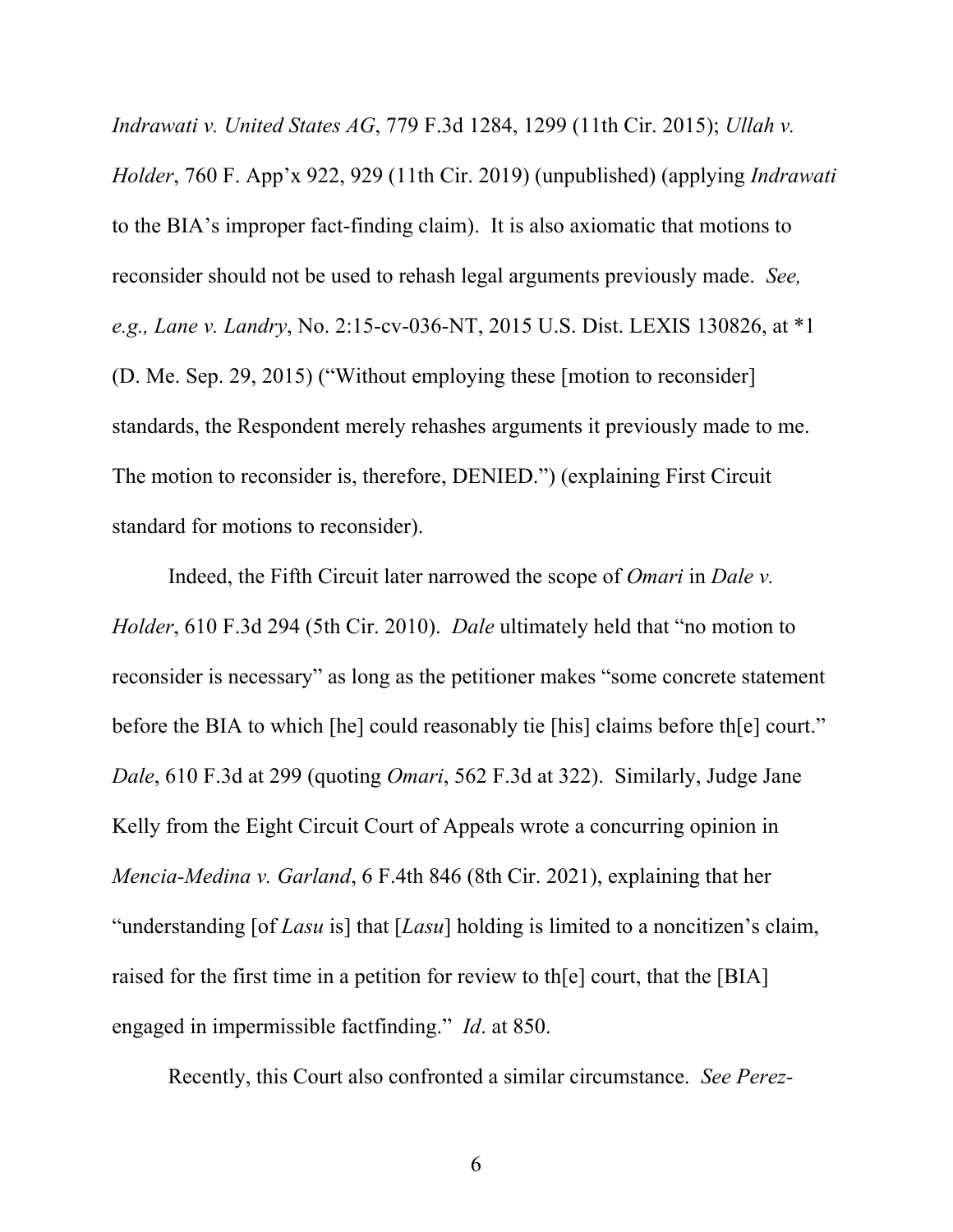*Trujillo v. Garland*, 3 F.4th 10 (1st Cir. 2021). In *Perez-Trujillo*, the Court addressed the petitioner's contention that the BIA failed to follow its own precedent—*Matter of Arai*, 13 I. & N. Dec. 494 (BIA 2019)—when it did not undertake an individualized hardship assessment "in reversing the immigration judge's grant of his application for adjustment of status" without requiring a motion to reconsider. *Id*. at 22. Surely, the presented question was not a new issue before the BIA. Similar to *Perez-Trujillo*, the question of whether the BIA engaged in impermissible fact finding, in this case, was not a new issue before the BIA. Thus, no motion to reconsider was necessary for this Court to entertain Petitioner's claims.

# **CONCLUSION**

For the foregoing reasons, the Court should entertain Petitioner's claims raised in the opening brief.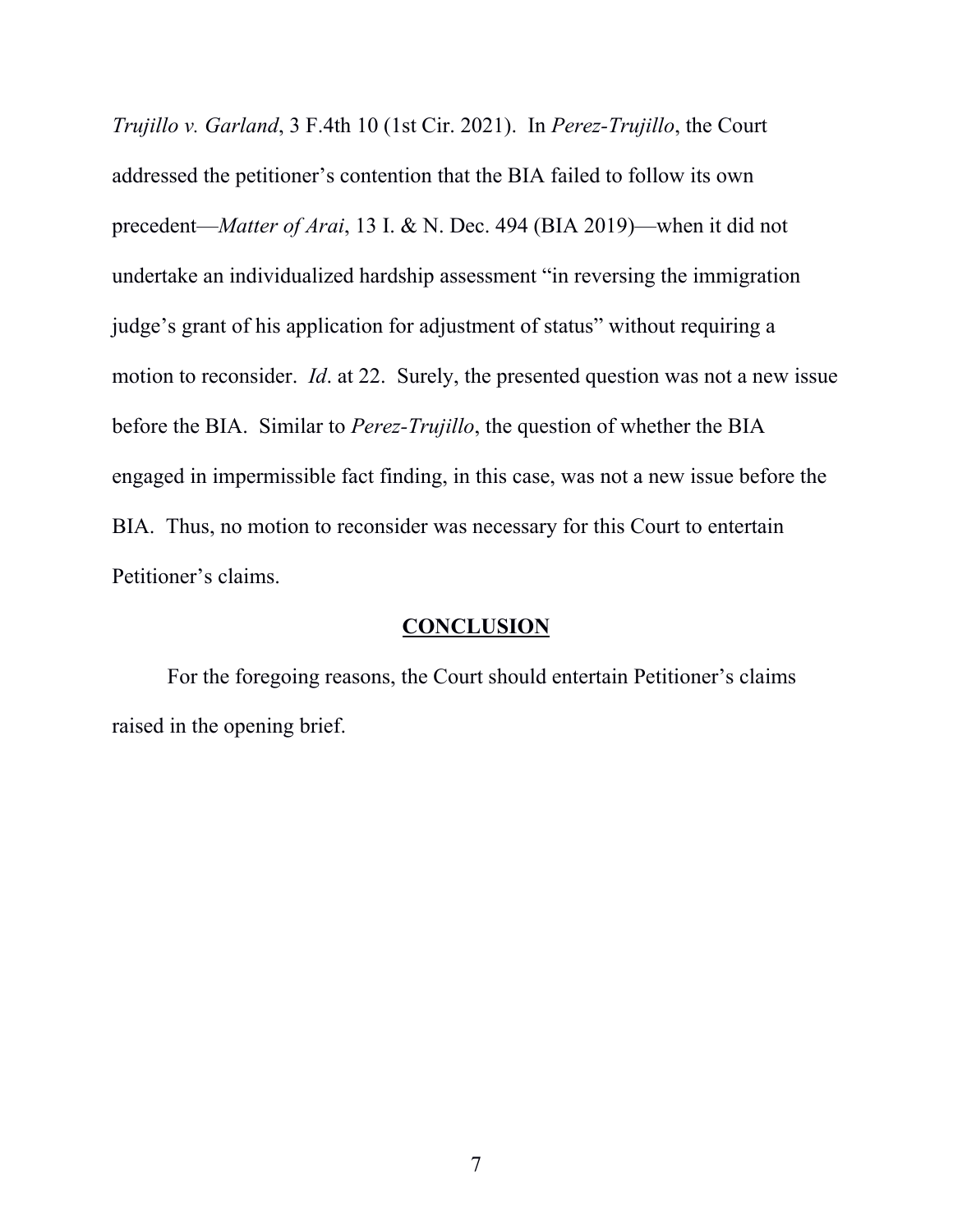Dated: January 26, 2022 Respectfully submitted,

**AMERICAN CIVIL LIBERTIES UNION OF** NEW HAMPSHIRE

*/s/ SangYeob Kim*  Gilles Bissonnette (No. 123868) SangYeob Kim (No. 1183553) AMERICAN CIVIL LIBERTIES UNION OF NEW HAMPSHIRE New Hampshire IMMIGRANTS' RIGHTS PROJECT 18 Low Avenue Concord, NH 03301 Tel.: (603) 333-2081 gilles@aclu-nh.org sangyeob@aclu-nh.org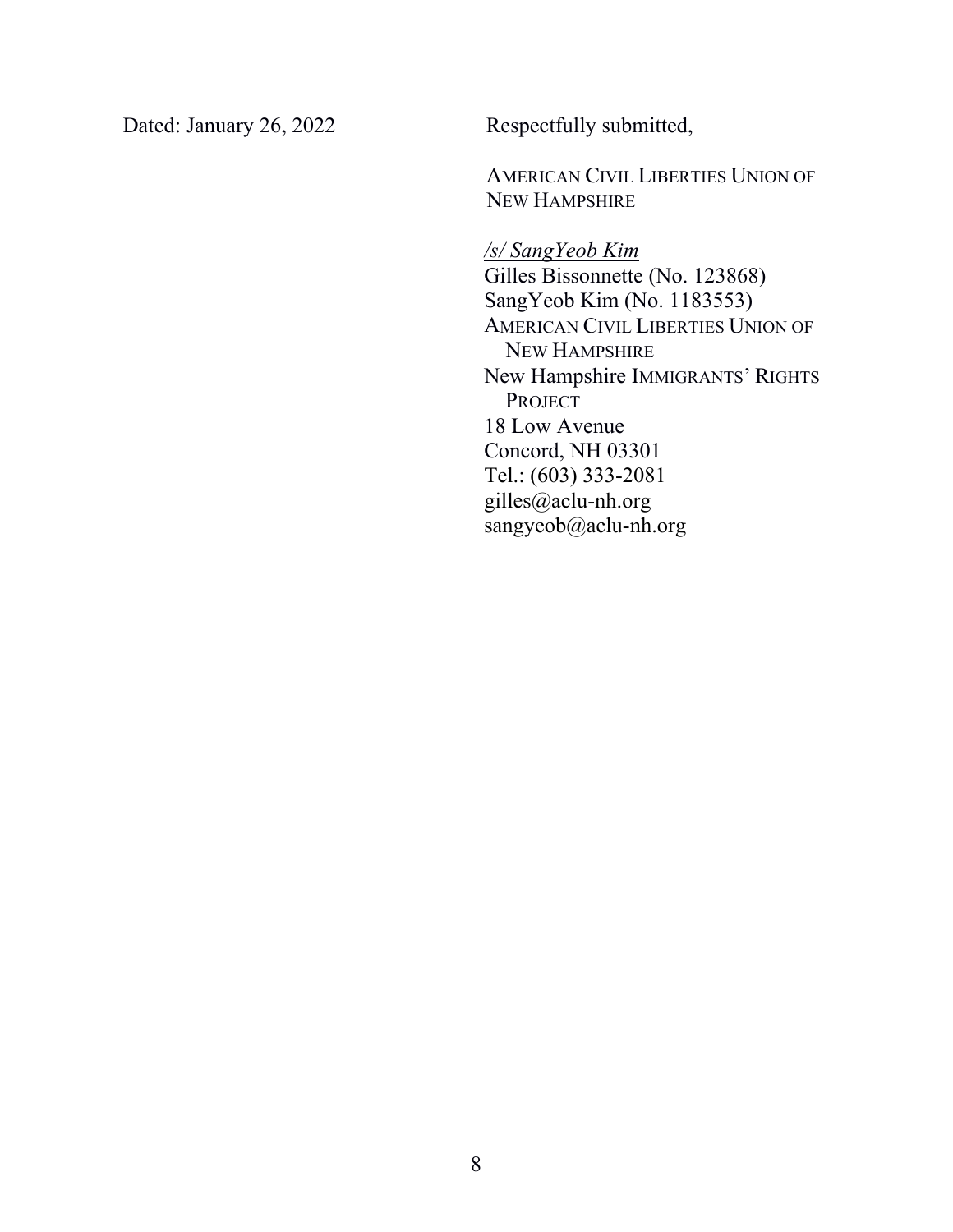# **CERTIFICATE OF COMPLIANCE**

I certify that the foregoing Brief complies with the type-volume limit of Fed. R. App. P. 29(a)(5) and 32(a)(7)(B)(i) and the typeface requirement of Fed. R. App. P. 32(a)(5)(A) [proportionally spaced face 14-point or larger]. The Brief, containing 1,577 words, exclusive of those items that, under Fed. R. App. P. 32(f), are excluded from the word count, was prepared in proportionally spaced Times New Roman 14-point type.

> */s/ SangYeob Kim*  SangYeob Kim (No. 1183553)

Dated: January 26, 2022